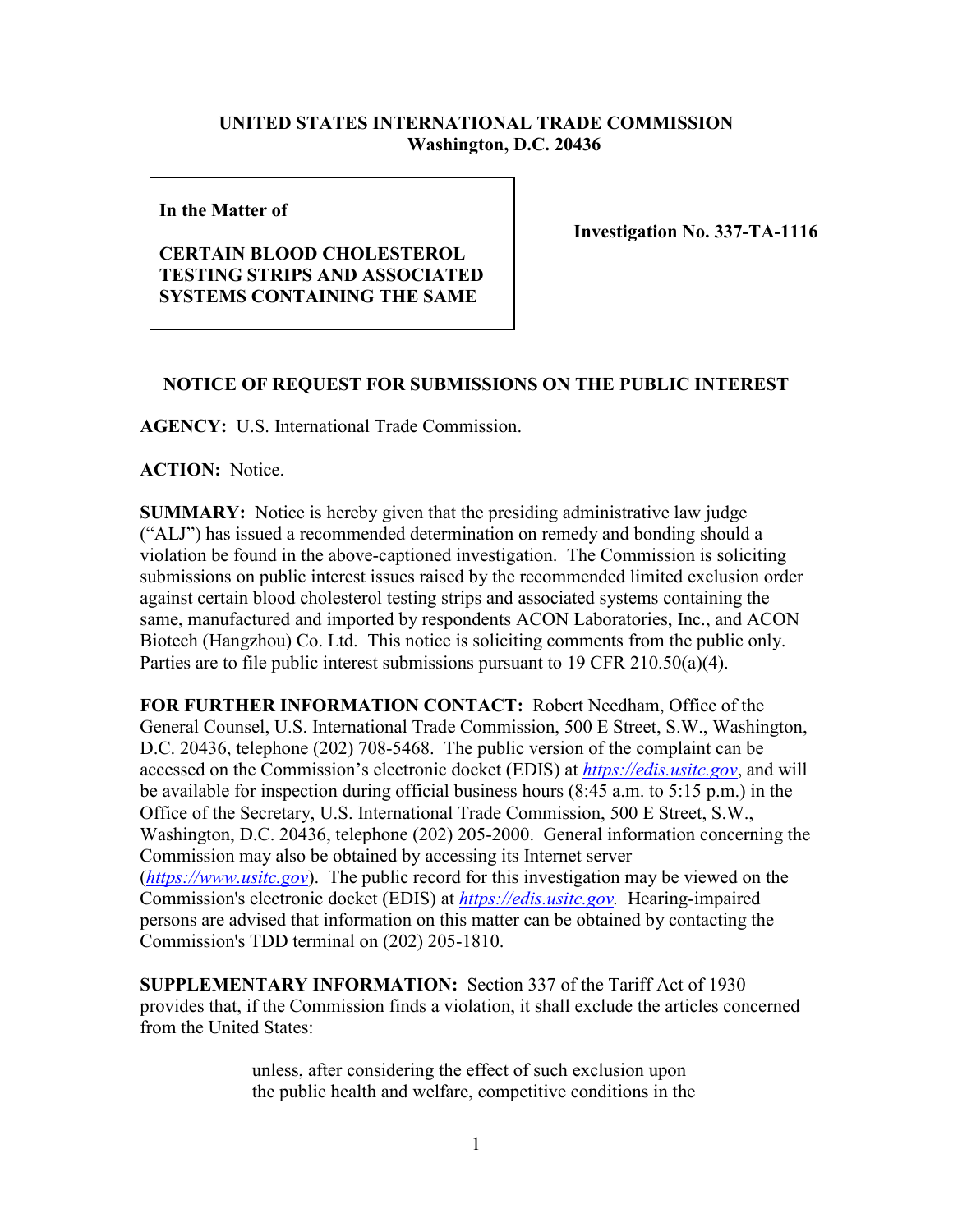United States economy, the production of like or directly competitive articles in the United States, and United States consumers, it finds that such articles should not be excluded from entry.

## 19 U.S.C. 1337(d)(1).

The Commission is interested in further development of the record on the public interest in this investigation. Accordingly, members of the public are invited to file submissions of no more than five (5) pages, inclusive of attachments, concerning the public interest in light of the administrative law judge's recommended determination on remedy and bonding issued in this investigation on June 4, 2019.Comments should address whether issuance of the recommended limited exclusion order in this investigation would affect the public health and welfare in the United States, competitive conditions in the United States economy, the production of like or directly competitive articles in the United States, or United States consumers.

In particular, the Commission is interested in comments that:

- (i) explain how the articles potentially subject to the recommended limited exclusion order are used in the United States;
- (ii) identify any public health, safety, or welfare concerns in the United States relating to the recommended limited exclusion order;
- (iii) identify like or directly competitive articles that complainant, its licensees, or third parties make in the United States which could replace the subject articles if they were to be excluded;
- (iv) indicate whether complainant, complainant's licensees, and/or third party suppliers have the capacity to replace the volume of articles potentially subject to the recommended limited exclusion order within a commercially reasonable time; and
- (v) explain how the recommended limited exclusion order would impact consumers in the United States.

Written submissions must be filed no later than by close of business on July 5, 2019.

Persons filing written submissions must file the original document electronically on or before the deadlines stated above and submit 8 true paper copies to the Office of the Secretary by noon the next day pursuant to section 210.4(f) of the Commission's Rules of Practice and Procedure (19 CFR 210.4(f)). Submissions should refer to the investigation number ("Inv. No. 337-TA-1116") in a prominent place on the cover page and/or the first